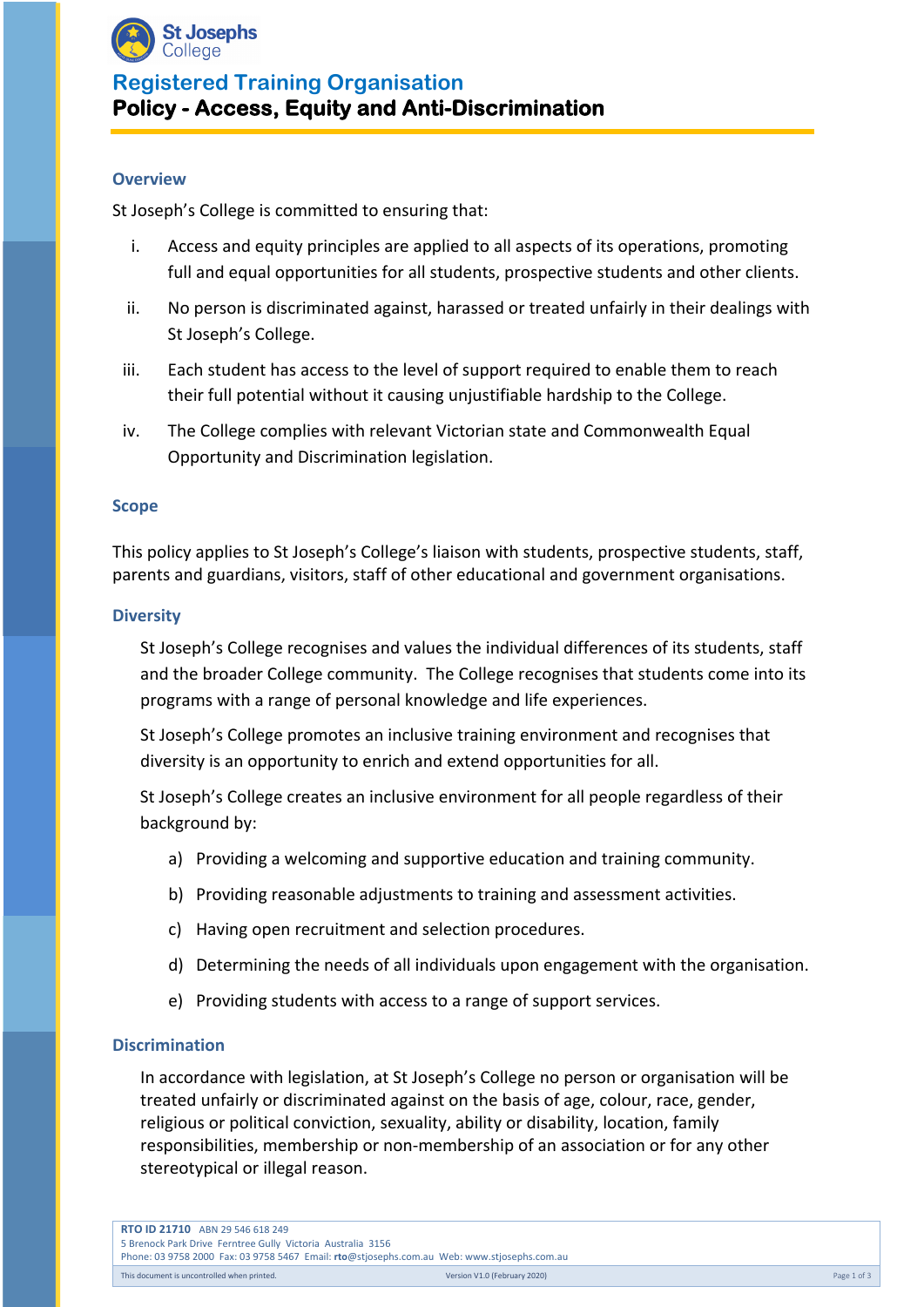

## **Registered Training Organisation Policy - Access, Equity and Anti-Discrimination**

#### **Harassment**

St Joseph's College is committed to providing all persons with an environment free from all forms of harassment. St Joseph's College will not tolerate any behaviour that harms, intimidates, threatens, victimises, offends, degrades or humiliates another person.

#### **Fairness**

The principles and practices adopted by St Joseph's College aim to ensure, that current and prospective students, clients and other stakeholders are treated fairly and equitably in their dealings with the College.

St Joseph's College aims to provide open, fair, clear and transparent policies and procedures for use by staff and students.

St Joseph's College has fair and equitable processes for the selection of students into its VET courses. Decisions about student selection are based on clearly defined entry requirements. Students will be selected on merit and based on the course's publicised criteria. Entry requirements as well as application and enrolment procedures are clearly identified within the College's marketing materials such as course guides and the College's website.

Persons enquiring and course applicants will be treated courteously and expeditiously throughout the process of enquiry, selection and enrolment and throughout their participation in a course.

Exclusion from Services

A person may not be permitted access to training services if:

- a) They have a criminal history which impacts on the requirements of the course and/or vocation of the area being studied.
- b) The student requires delivery in a language other than that being offered by St Joseph's College in accordance with the related Training Package.
- c) The student requires special services or facilities and provision of such would cause unjustifiable hardship to the College.

### **Equity in Access**

St Joseph's College provides equity in access to the level of training and support required by each student. All students are supported in a manner that enables them to achieve their full potential and success in their training outcomes. All students are provided with opportunities to develop and successfully gain skills, knowledge and experience through education and training.

St Joseph's College provides equitable access to training and education services by:

a) Offering culturally appropriate teaching resources that are relevant to participant needs and circumstances.